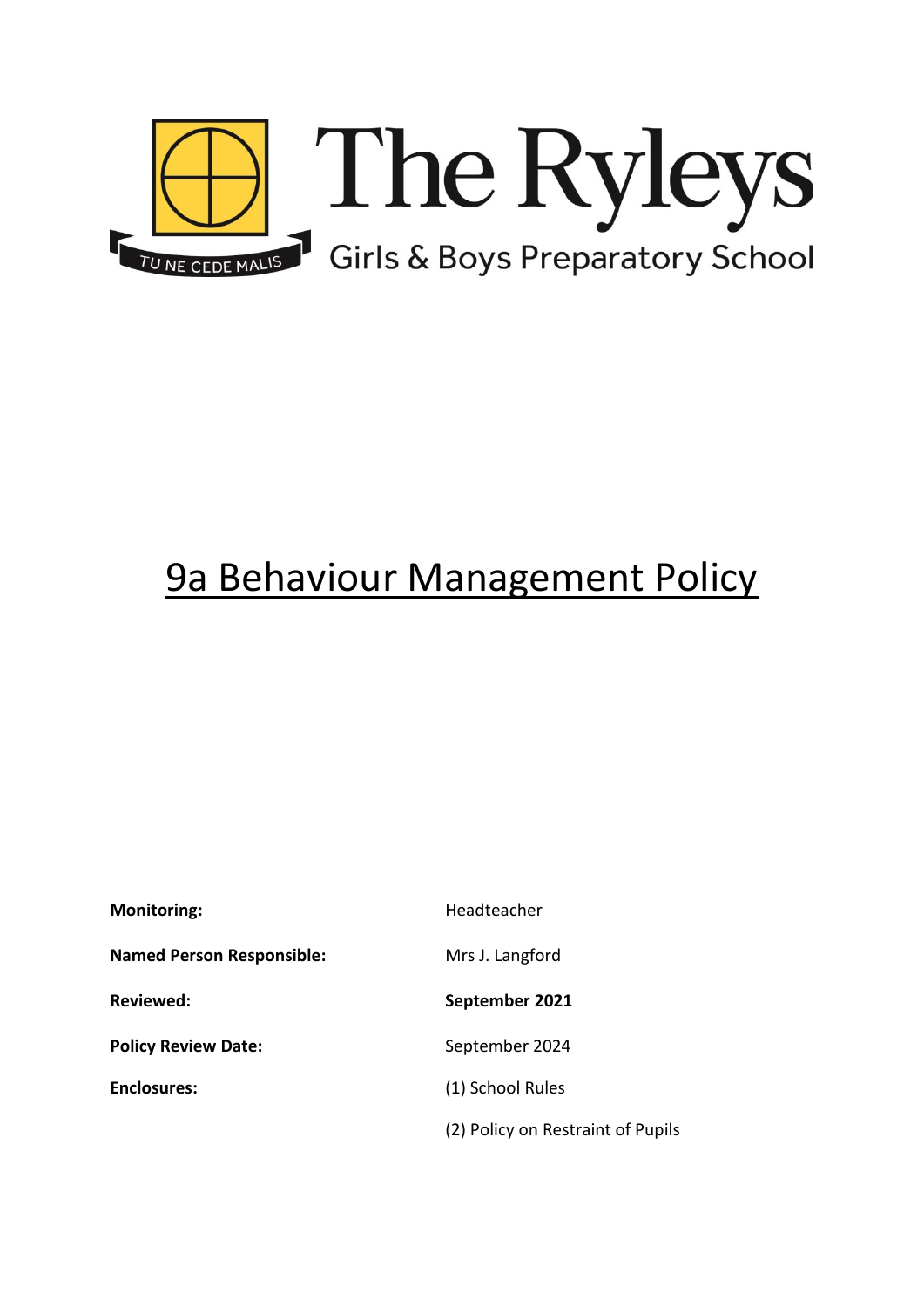#### **Behaviour and Sanctions**

## **General**

The Ryleys expects all pupils to be aware of their responsibility as being members of a community. It is essential that each individual's life-style is as comfortable, relaxed and free from pressure as possible. Unpleasant social habits can be irksome to other members of the community, and children need to be aware that an acceptable standard of behaviour is in the interests of everyone in the community.

The following policy applies to pupils right through the school, from children in Reception up to Y6 pupils. Please see separate policy for EYFS.

Part of the learning process of growing up involves the acceptance of other people's individual traits. Tolerance is a social skill which needs to be emphasised. Kindness to those needing a helping hand, the harm that can be done by a hasty word, awareness of the special needs of the disabled, the elderly, the ethnic minorities and those who cater for the children's needs in a serving capacity need to be emphasised.

The School spells out meticulously what is not permitted in its School Rules. School Rules are common sense, are designed to prevent accidents and for the smooth running of the School day. They are our equivalent of the Highway Code. Without rules (or a Highway Code) the orderly conduct of the community would degenerate into chaos.

## This policy was written following guidance given in the *DfE 'Behaviour and discipline in schools – Advice for headteachers and school staff' January 2016*

#### **The role of the governors**

The school governors have three responsibilities in this area; they ensure that:

- 1. There is a written behaviour policy setting out sanctions adopted in the event of pupil misbehaviour;
- 2. This policy is implemented effectively;
- 3. A record is kept of the sanctions imposed upon pupils for serious misbehaviour

#### **Maintenance of Good Behaviour**

The overall tone of the behaviour patterns of the school is elucidated by the Headteacher, Deputy Head and teachers at morning assemblies. Good manners, rules and the acceptable code for community living are constant themes at this time.

Staff are asked to keep consistent standards in relation to this code. Points which need improving or emphasising are made at weekly full staff meetings (FSM). There are also occasional staff forums to discuss individuals, specific year groups and policies.

The Headteacher meets with the Deputy Head once a week and the SMT once a week when any routine matters of behaviour or discipline are discussed.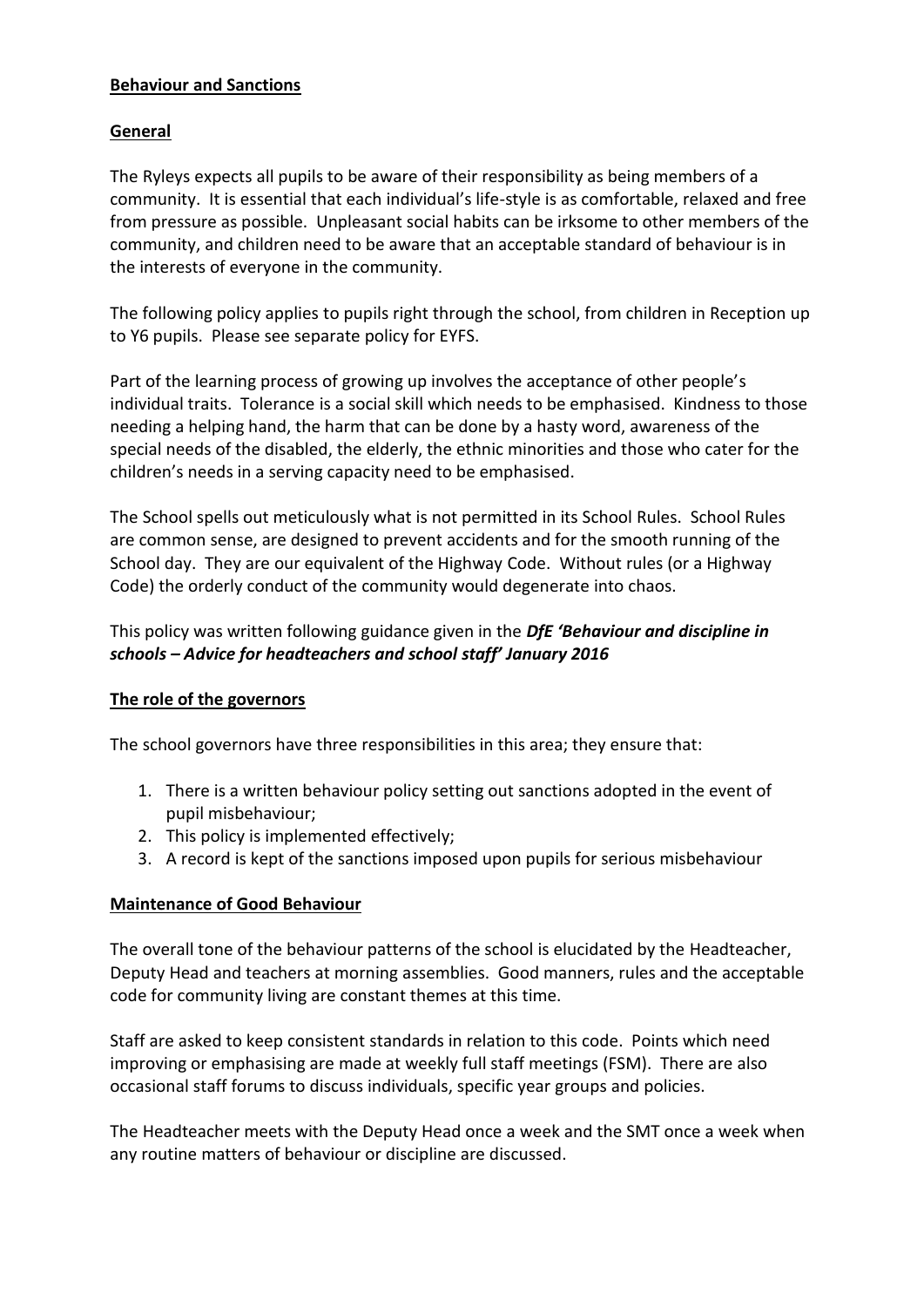Tutors each have a form for whom they have a special responsibility. They see their children on a daily basis and check regularly that all is well with their welfare. This meeting is also a time to discuss other matters which are often related to 'PSHEE'.

Pupils themselves are acknowledged and they are represented by the school council who collect the thoughts of pupils from across the school. It consists of tutor representatives from every class from Y1. Pupil voice is recognised as invaluable in shaping the way the school is run.

## **Sanctions**

A record of sanctions for serious misbehaviour is kept on a centralised ISAMS system individual form record books by all staff to help identify any patterns in behaviour.

## **Pre-Prep Department:**

This will be the order of precedence for dealing with incidents.

1. Initially the class teacher/ person on duty to be responsible for dealing with the incident.

2. The class teacher/ person on duty will decide appropriate action for the misdemeanour. Each year group has their own behaviour management system that they operate within the classroom to deal with incidents and behaviour on a daily basis. In Reception and Year 1 the system involves the child physically moving their name on a class display to show they have not behaved appropriately. As the behaviour improves their name moves back up the display. Each day is a new day in Reception and each child starts a fresh on the display. In Year 1 if the child's name does not return to the starting point by the end of the week the child experiences loss of golden time. In Year 2 a child's initials are written on the board using a smiley face system and if their initials appear 3 times they stay in at the following playtime.

3. The incident is documented by the class teacher and parents are informed if it is appropriate.

4. The incident is reported to the Deputy Head who will speak to the child.

5. The child is placed on a weekly behaviour report to be discussed with the parents.

6. The Head teacher is informed and speaks to the child and parents if deemed appropriate.

## **Prep Department:**

If a pupil misbehaves, the seriousness of the offence is taken into account when considering sanctions. A record of misbehaviour is kept in a behaviour log by class teachers and on ISAMS. More serious offences are reported to the Headteacher who keeps a separate record so that patterns can be identified. The hierarchy of sanctions is as follows: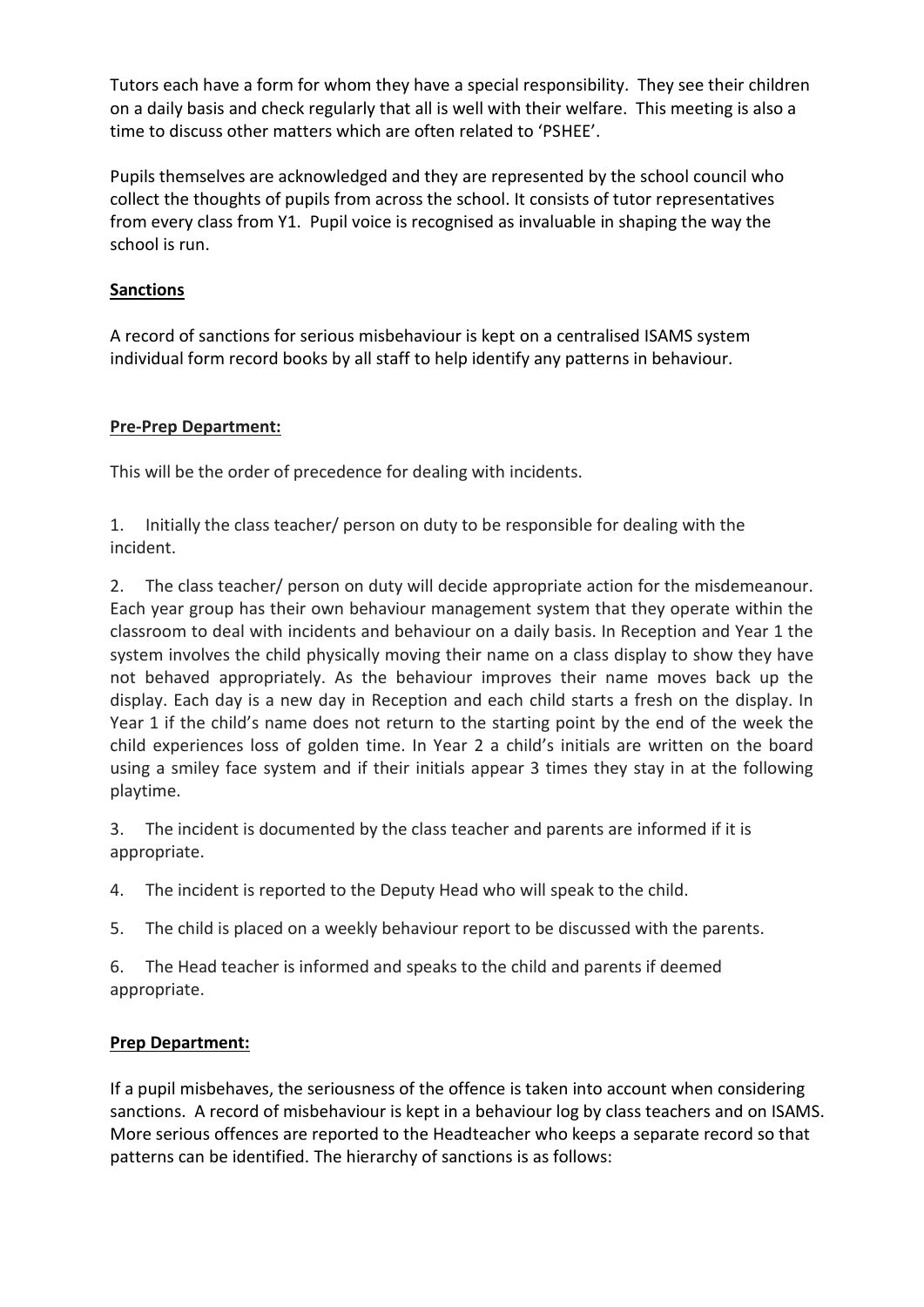1. Following a verbal warning and a move into the amber zone to red, a 'Loss of Play', is given. This means that the child is in a morning break detention, supervised by the Headteacher.

Should a pupil accumulate three 'LOPs' in a half term, then a Headteacher's detention after school will be given and parents will be notified of this.

- 2. Continued misbehaviour will mean that a pupil is put on a behavioural SHORT REPORT. This is a record of their behaviour during lessons and break times for one week to be completed by each of their teachers and the teachers on duty. Each day's report has to be signed by the pupil's tutor before going home. At the end of the week, the SHORT REPORTS are presented to the Headteacher who countersigns them. They are then sent home for parents to see.
- 3. Should these sanctions prove ineffective, parents will be invited in to discuss the matter with the Headteacher.

For serious offences such as bullying, obscene language or vandalism a child might be sent to the Headteacher. If behaviour fails to improve, suspension or expulsion might result as a last resort.

Serious offences result in the necessity to complete an incident form. These are completed by the Deputy Head, Headteacher or the Form Tutor who dealt with the incident.

Prefects have no power to impose sanctions. In cases of misdemeanour, they would report a child to the Duty Teacher, Deputy Head or to the Headteacher if deemed relevant.

## General:

The school reserves the right to exclude a pupil from school for a period of time or indeed permanently if it is deemed that it is in the best interests of that individual or the other pupils.

Any such decision must be in consultation with the appropriate staff, the Deputy Head and the Headteacher. In such a situation the parents of an individual will be notified.

## **Exclusion from Lessons Policy in the Prep Department**

If a child is sent out of a lesson for any reason/disrupting a class etc. the child should report to the Headteacher or Deputy Head, unless the teacher concerned has every intention of admitting the child back into the lesson after a few minutes have elapsed.

The teacher must make it clear to the child which of these options he/she wishes to enforce.

Any incident whereby a child is excluded from a lesson should be recorded by the teacher and his/her Form Tutor and the Headteacher should be notified. If appropriate the incident should be recorded in their homework diary.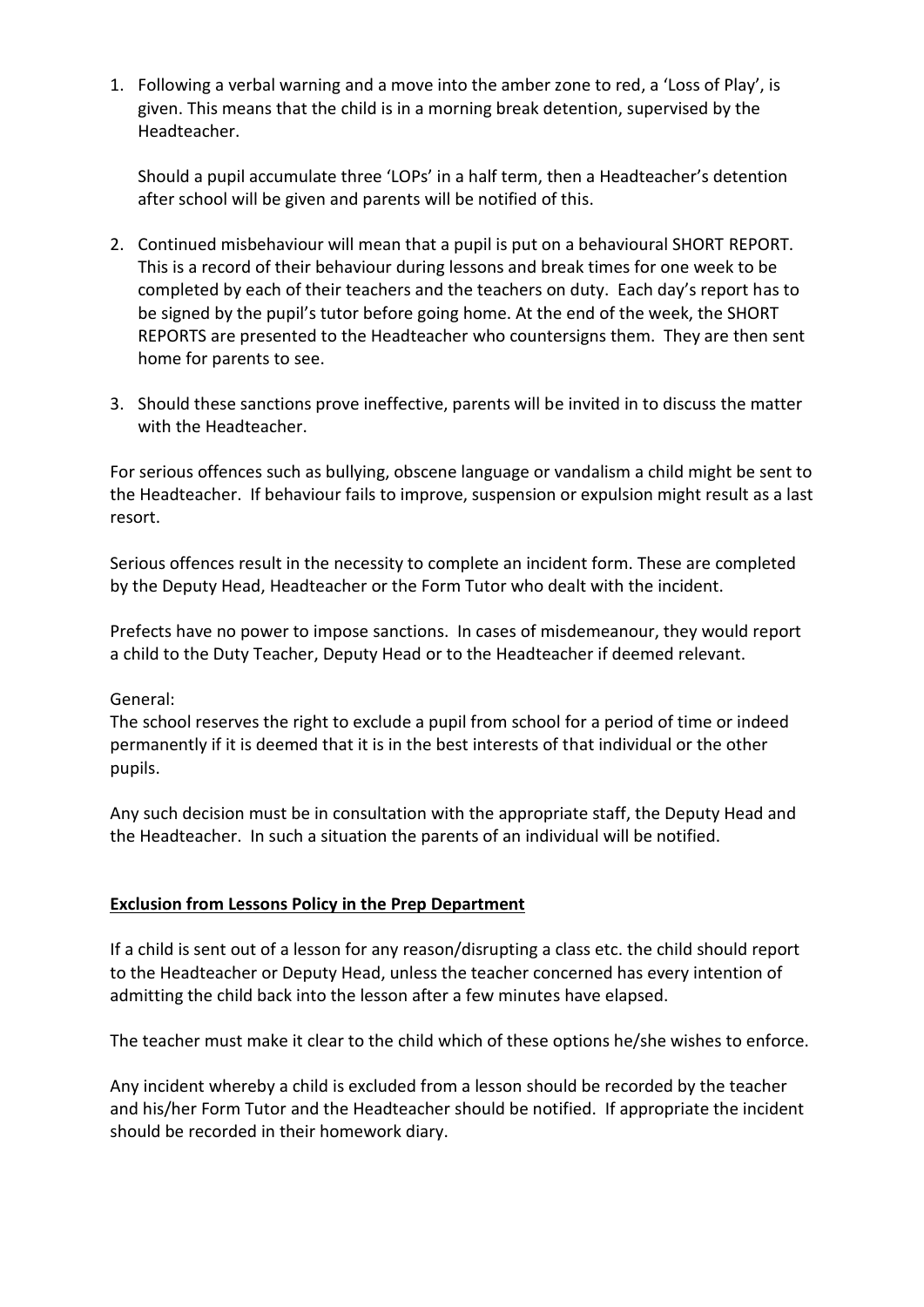When a child is sent to the Deputy Head or Headteacher he/she will be reprimanded appropriately and kept occupied. He/she will then be expected to complete any missing work.

Should the Headteacher or Deputy Head not be available the secretary should send for the form teacher.

Depending on the circumstances and severity of the disruption the child in question maybe warned that any further incident will result in the parents being informed.

A further incident is likely to involve the parents being requested to take their child home for the remainder of the school day.

The normal school policy for children behaving badly will then come into force.

## **Discipline**

## **Aim:**

- To produce a well-balanced, thoughtful and well-mannered child who is socially adaptable and acceptable with a healthy respect for adults and their peers.
- To develop initiative, self-confidence and a high standard of general behaviour.

#### **Objective :**

To ensure consistency amongst staff members in encouraging and maintaining high standards of:

- 1. Punctuality
- 2. Tidiness, personal appearance. Care/respect for belongings.
- 3. General manners.
- 4. Table manners.
- 5. Respect for adults and peers awareness of other people's needs.

#### **ENFORCEMENT AND GUIDELINES**

#### 1. **Punctuality**

No child should be late for any:

- 1.1 Lesson
- 1.2 Games activity
- 1.3 Extra activity
- 1.4 Meeting

#### 2. **Tidiness**

A child must be taught to have pride in his/her appearance: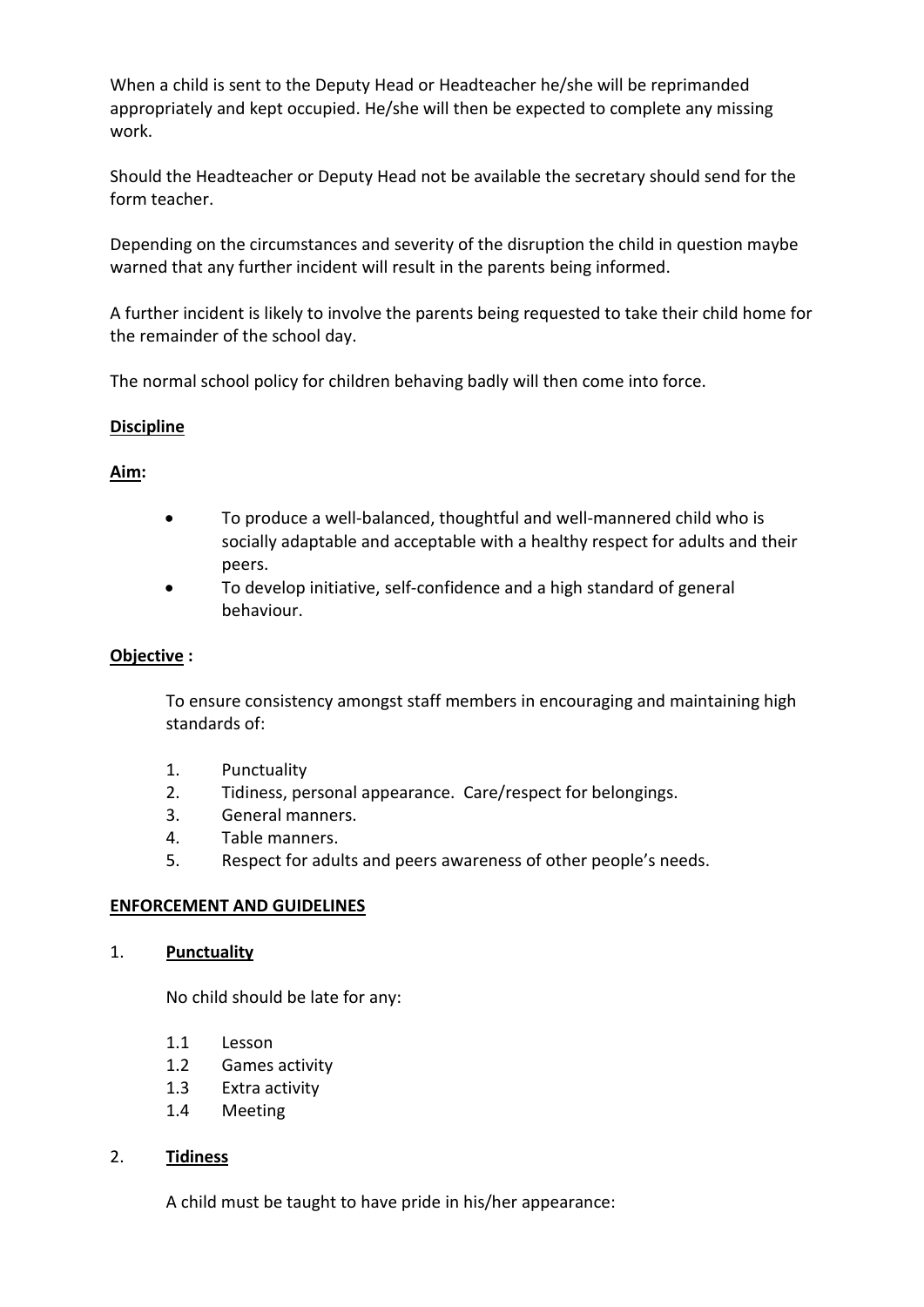- 2.1 Tidy hair.
- 2.2 Clean shoes/shoe laces tied up.
- 2.3 Shirt tucked in/sleeves down. Socks pulled up
- 2.4 Sit on a chair properly.

## 3. **General Manners**

- 3.1 Greet an adult/visitor/peer in a polite and friendly way. Address a member of staff with respect and preferably by name.
- 3.2 Stand up in class for an adult/visitor.
- 3.3 Open doors/hold a door back/stand back to let an adult pass.
- 3.4 Stop and talk when spoken to/not carry on walking, playing, etc.
- 3.5 Apologise if late.
- 3.6 No questioning an instruction, decision, sanction.
- 3.7 When asked to do something, act immediately and willingly.

## 4. **Table Manners**

- 4.1 Be aware of noise level.
- 4.2 No shouting across table.
- 4.3 Correct use of utensils.
- 4.4 Don't talk with food in the mouth.
- 4.5 Awareness of others.

## 5. **Respect for Adults/ Prefects and Monitors/Peers**

- 5.1 General awareness of others' needs.
- 5.2 Help whenever you can.
- 5.3 Show compassion/care.
- 5.4 Not to call names.
- 5.5 Develop initiative in above situations, enhance thinking/self-appraisal.
- 5.6 Realise and appreciate what is done for you.
- 5.7 Not to take things for granted.
- 5.8 To help/assist younger members of the school.
- 5.9 Respect authority at all times.

#### **REWARDS**

#### **Pre –Prep Department:**

Each year group has their own individual reward system but the emphasis is on positive encouragement. Children are rewarded for good work, politeness, kindness and general good behaviour.

Each child is allocated a House under the school House system, Elstob, Hoyle, Waterhouse or Wilson, and in the Pre-Prep tokems can be given for good behaviour, to be placed in their House jars and totalled up each week.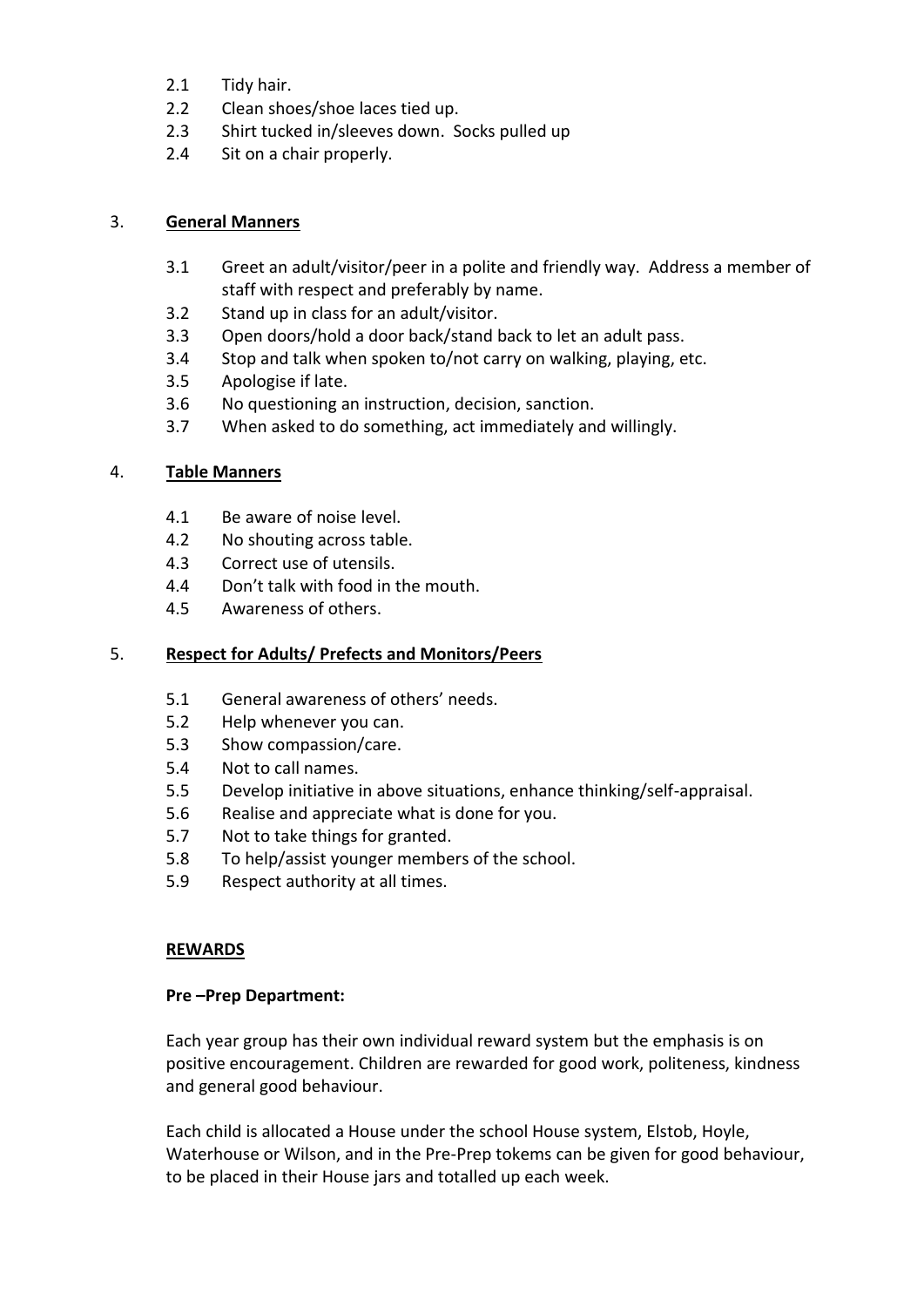Also in the Friday assembly each week one child from each year is presented with the rainbow award. The child receives a badge and certificate and this award is for anything positive and noteworthy. At the same time a smart appearance award is presented to one child chosen from the whole department who regularly demonstrates the school dress code. Children from each year group are chosen to attend the Headteacher's tea party each week by written invitation.

Exceptional work is also celebrated and is displayed in the Pre-Prep for everyone to see, it may also be acknowledged in full school assembly by the Headteacher. At the end of each term one child from each class is awarded an Endeavour Prize.

#### **Prep Department:**

For good work, a 'House Point' may be awarded to a child. This is a stamp or signature of the member of staff awarding the point. Pupils collect the points on the house point page in their diaries. The children hand points in to their form teachers.

House points are rewarded in several ways: each term, the House with the most house points receives a House treat. This is a special afternoon of activities separate to the other houses.

In the case of exceptional work, staff should indicate that it is worthy for commendation by the Headteacher in the 'work of the week'.

For industry, helpfulness or excellence outside the form room, staff award Merit Points. In the case of outstanding initiative and thoughtfulness, the individual may be sent to the Headteacher to receive a special commendation which will be read out to the school in assembly.

At the end of each term Endeavour Awards are given in the end of term assembly.

At the end of the summer term books, cups and other awards are presented at the annual prize giving ceremony.

## **SCHOOL RULES**

#### **Behaviour**

#### **Code of Behaviour**

The Ryleys School Code of Behaviour is based wholly on respect and consideration for others. Put simply do not do anything to anyone else that you would not wish them to do to you. In any situation where you are unsure of the proper way to behave use your common sense and be guided by the above principle.

#### **On Playgrounds (or at any time when not in class):**

- Always show proper consideration towards other pupils.
- Never hit, kick or otherwise strike another however much you may feel justified in doing so.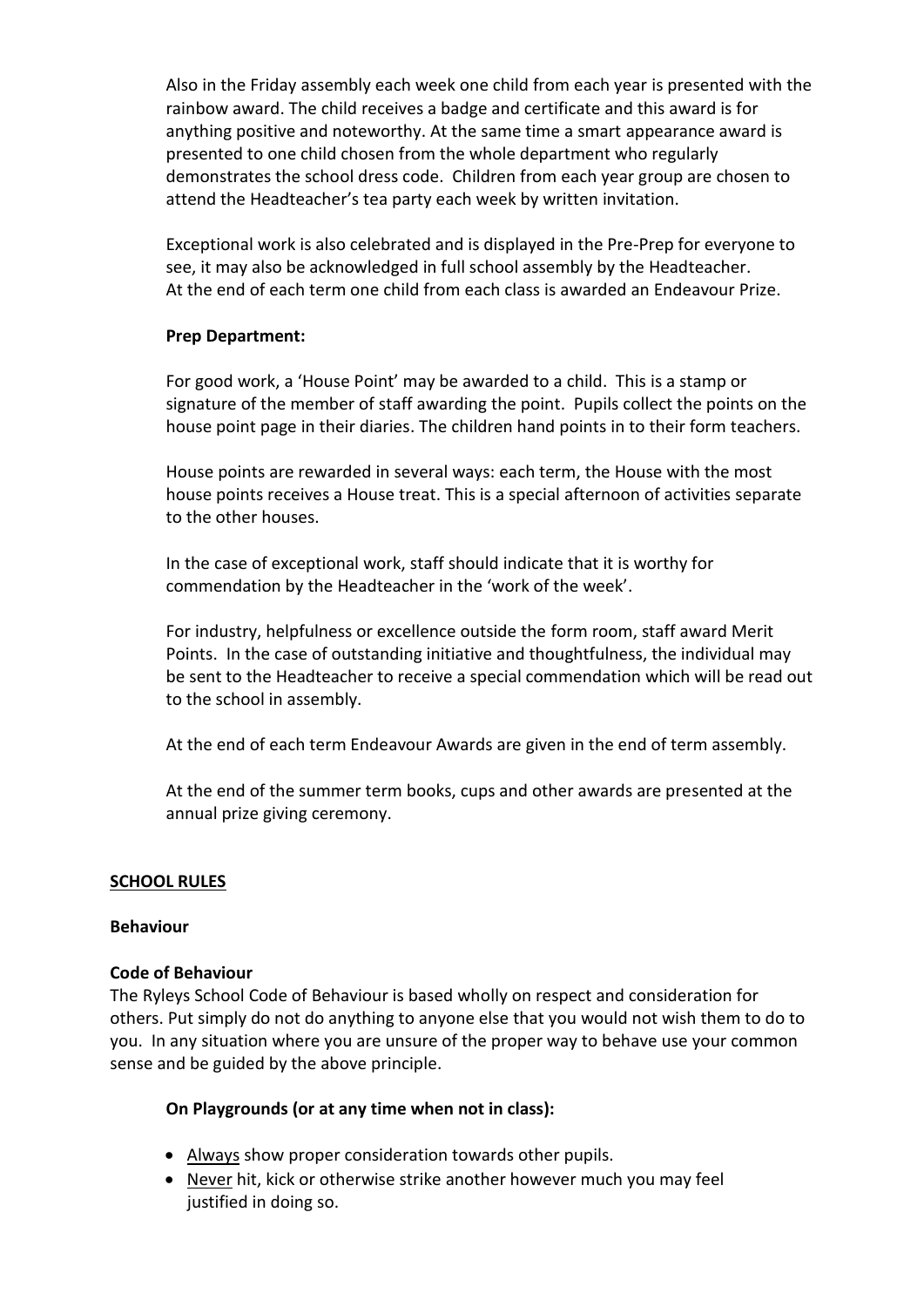- Never taunt others in a cruel or hurtful manner.
- Always report any misbehaviour that you feel is causing hurt to another pupil. You are not telling tales. If you are unhappy about reporting any matter to a member of staff, tell a prefect or someone else you trust. They will tell you what to do.

#### **In Classrooms:**

- Enter quietly.
- Stand in silence until instructed to sit down.
- Do not call out.
- Raise your hand to ask or answer questions.
- Be polite, obedient and considerate at all times.

## **Bounds**

In the school grounds, the following areas are out of bounds:

- a) Front of the school.
- b) Areas at either side of the main building.
- c) Centenary Hall (without permission).
- d) Pool area inside the fence (without permission).

Pupils may only enter classrooms or the Centenary Hall at breaktimes with permission.

#### **Breakages**

If anything is broken, it should be reported at once to the Headteacher or the teacher on duty.

## **Changing Rooms**

- a) Pupils should not enter the changing rooms without permission, unless at the proper times.
- b) Lockers and the floor of the changing rooms should be kept tidy at all times.
- c) No valuables should be kept in the changing rooms.

## **Dining Room**

The rules for the Dining Room are displayed around the room. These should be observed at all times.

## **Fire Alarms**

When the alarm sounds, all classes should proceed to the main playground in silence, single file and at a walk. If away from class, rejoin it as soon as possible. Form Tutors should then count their Tutor Group or class and report the number to the Headteacher.

## **Centenary Hall**

a) No pupil is allowed in the gym unsupervised.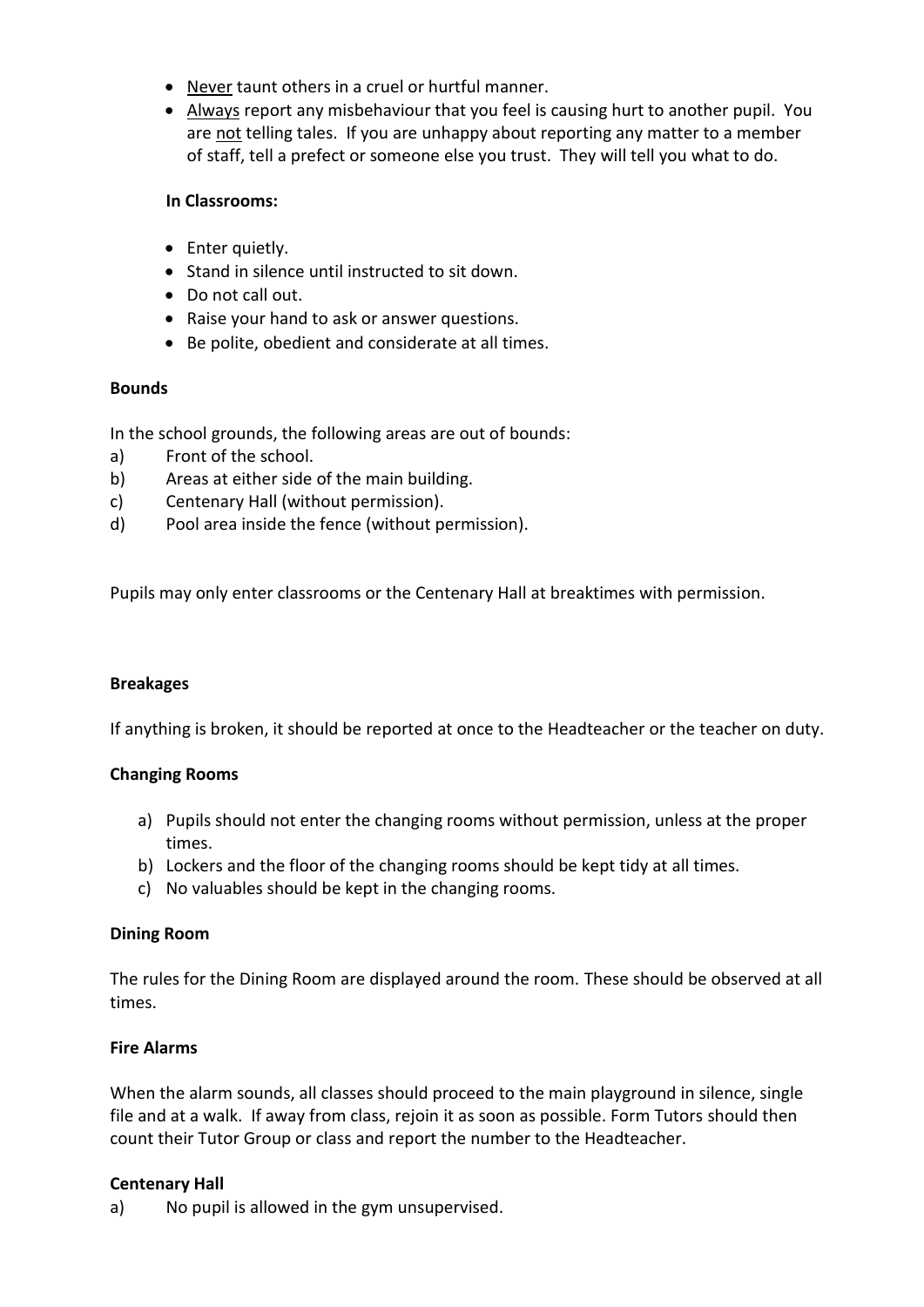b) No pupil may use equipment without prior permission.

## **Hair**

Boys are not allowed excessively long or short cuts. It should be neat and tidy at all times. Girls with long hair should keep it tied back with accessories of the school colours.

## **Library**

- a) The Library is a place for quiet reading / working.
- b) Pupils must respond properly to the direction of the Library Prefect.

## **Manners**

Manners are a very important aspect of behaviour at The Ryleys. Pupils are expected to always stand when visitors enter a room and remain standing until told to sit. Always remember to say "good morning / afternoon" to any adults and, "please", and, "thank you", whenever they want or are given something. They are expected to always hold doors open for adults and to not keep their hands in their pockets when speaking to adults.

## **Money**

- a) No pupil may have more than £1 at school, except on those occasions when more may be required e.g. fairs, charity events, etc.
- b) There is to be no buying or selling of items, or lending of money.
- c) If any money is lost, the school office should be informed at once.

## **Out of School**

Pupils are our best ambassadors. The school is judged by the way pupils behave. It is important that pupils always have a smart appearance out of school

and that they behave quietly and sensibly. The School Rules of Behaviour still apply wherever they are when they are in school uniform or on a school trip.

## **Property**

- a) Pupils should not bring mobile phones to school. If needed for any reason, they should be deposited with the school secretary during the day.
- b) Pupils must not leave property lying around.
- c) All pens, watches etc should be clearly marked.
- d) Nothing of value may be brought into school without permission.
- e) School bags should only be left on the pupil's peg when not in use.
- f) The taking or use of other pupils' property without permission is theft and will be treated as such.

## **Registration**

Pupils should always be on time for morning and afternoon registration. If late for any reason, they should report to the School Secretary.

## **Snacks**

Food must not be brought in to school. Fruit will be provided by the school at all break times.

## **Throwing**

It is strictly forbidden to throw stones or any other projectiles.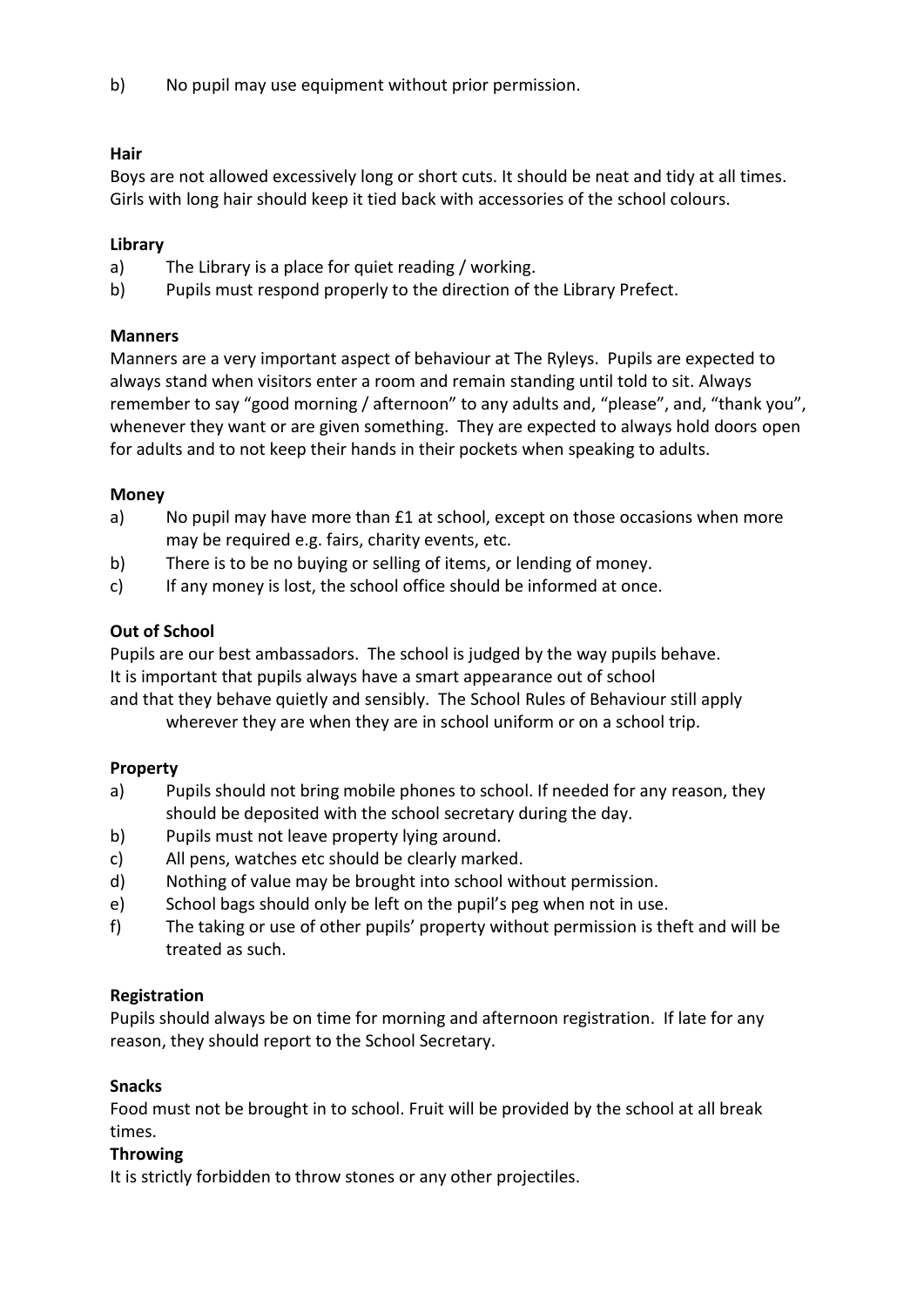## **Uniform**

Pupils may only wear permitted items of uniform when in school. All uniform must be clearly labelled.

#### **Malicious accusations against staff**

If a pupil is found to have made false / malicious accusations against staff, their parents will be brought in to school to discuss the allegations and appropriate action will be taken. This may mean the pupil being given an after school detention or a 'Loss of Play', as well as writing a letter of apology to the member of staff.

In severe cases a record will be kept and may be passed on to their future schools.

## **Support systems for severe behavioural problems or 'repeat offenders'**

In the case of pupils who are felt to have behavioural difficulties and find it struggle to follow the rules as set out above, the Head of Pastoral and Learning Enhancement departments, as well as the pupil's parents, would discuss an appropriate course of action; this may involve outside agencies such as Cheshire East social services or relevant behavioural therapists if parents are in agreement to this course of action.

#### **POLICY ON RESTRAINT OF PUPILS**

## **If a child is restrained in any way, a record will be kept by the child's class teacher of exactly what led to the incident and how it was dealt with; parents will be informed immediately either by phone, or in person on collection of the child.**

There is immense emphasis on how the pupils should be treated. Naturally there is a total absence of all forms of corporal punishment. The school's policy on corporal punishment is known to all members of staff. That physical intervention can only be deployed if there is immediate danger of personal injury, danger to property or a person, including the child. Provision under section 4, restraining pupils in certain circumstances, remain. e.g. attempting to leave the school premises. The staff are fully aware of the dangers of comments that might cause upset and offence. Nevertheless a disciplined ethos pervades the school – expectations of good behaviour are high and the pupils respond. Any unacceptable behaviour will be reported to the Head. If necessary, parents will be involved at an early stage.

Rather than dwell on the negative there is a whole range of positives which serve to enhance each child's emotional development.

#### DEFINITION OF PHYSICAL RESTRAINT

A set of physical interventions which may be used to control an individual whose behaviour may be injurious to himself or others and with whom non-physical intervention, for example, communication, de-escalation and problem solving skills have been unsuccessful.

#### **Background**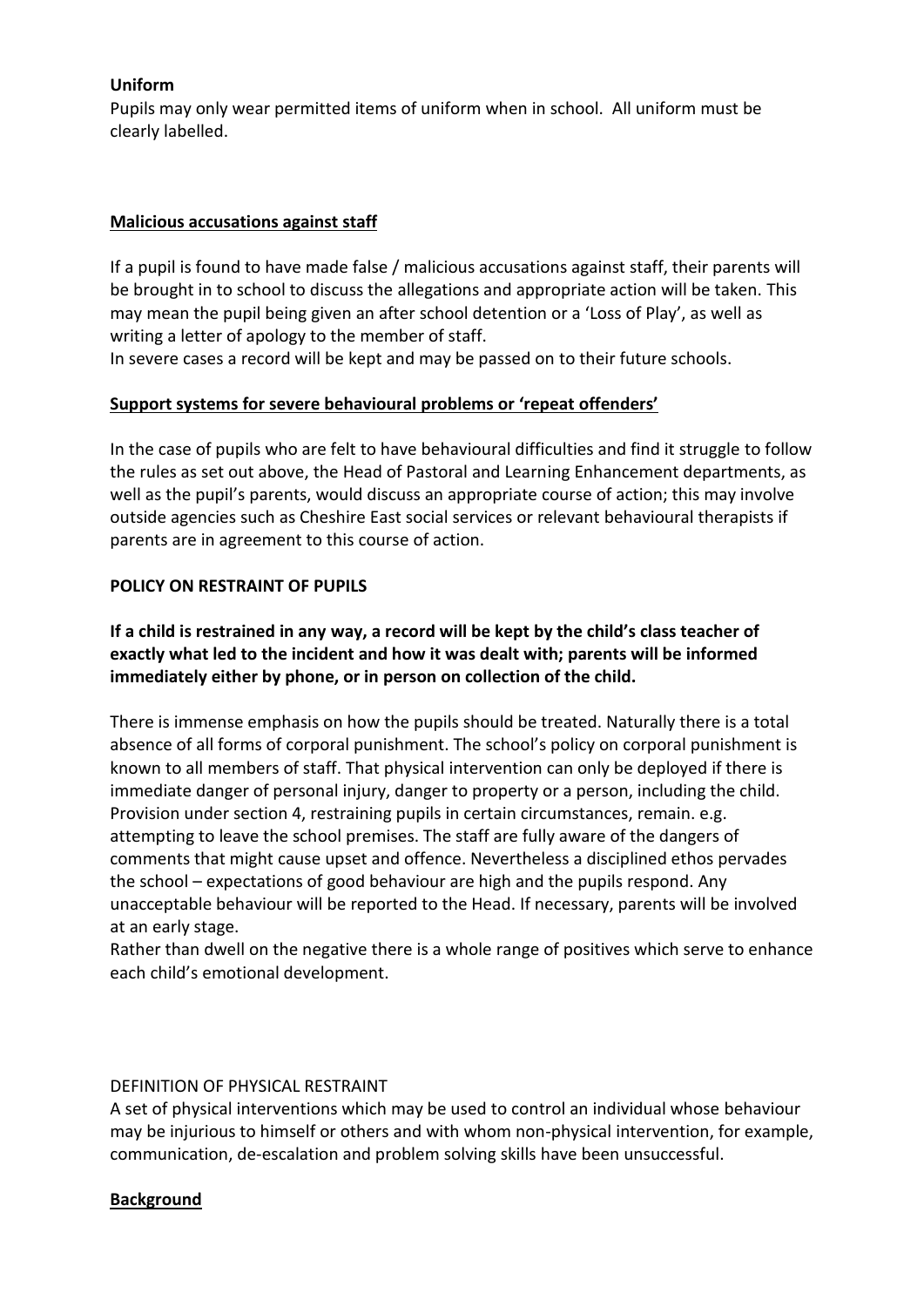Everyone has the right to defend themselves against attack. Any member of staff may intervene in an emergency if a pupil is in immediate risk of injury or on the point of inflicting injury on someone else.

Section 550A of the Education Act 1996 clarifies the powers of teachers and other staff who have lawful control or charge of pupils either on the premises or on approved extra curricular activities, to use reasonable force to prevent pupils committing a crime, causing injury or damage to themselves, others or property, or to prevent behaviour prejudicial to the maintenance of good order and discipline.

It is our task to protect the educational entitlement of all pupils. Head teachers have duties to promote positive behaviour in school and the entitlement of pupils to educational opportunity, and to maintain an orderly community. This is part of the duty of care.

The purpose of promoting appropriate behaviour is to enable pupils to access, and benefit from the educational opportunities of the school. The purpose of prevention of inappropriate behaviour, and intervention, is to enable pupils' entitlement to this education.

## **Guidelines**

1. The law clearly forbids a teacher to use any degree of physical contact which is deliberately intended to punish, or primarily cause pain, injury or humiliation.

2. The legal position: The touching, physical restraint, use of force against or constraint of a pupil is something to be approached with great caution. Such acts may result in accusations of either criminal offence or result in civil action based on the following

- assault and battery
- false imprisonment
- sexual assault
- corporal punishment.

3. Restraint of a pupil is permitted when the pupil is

- committing any offence
- causing personal injury to, or damage of any person
- engaging in behaviour prejudicial to the maintenance of good order and discipline.

Examples quoted include:

- where pupils are fighting;
- on the verge of committing a deliberate damage or vandalism to property;
- causing themselves or others to be at risk of damage by accident;
- through rough play or the misuse of dangerous materials or objects.

The Education Act also quotes pupils running in corridors or stairways in such a way as to endanger the safety of others or where a pupil persistently refuses to obey an order to leave a classroom, or behaves in such a way as to seriously disrupt a lesson.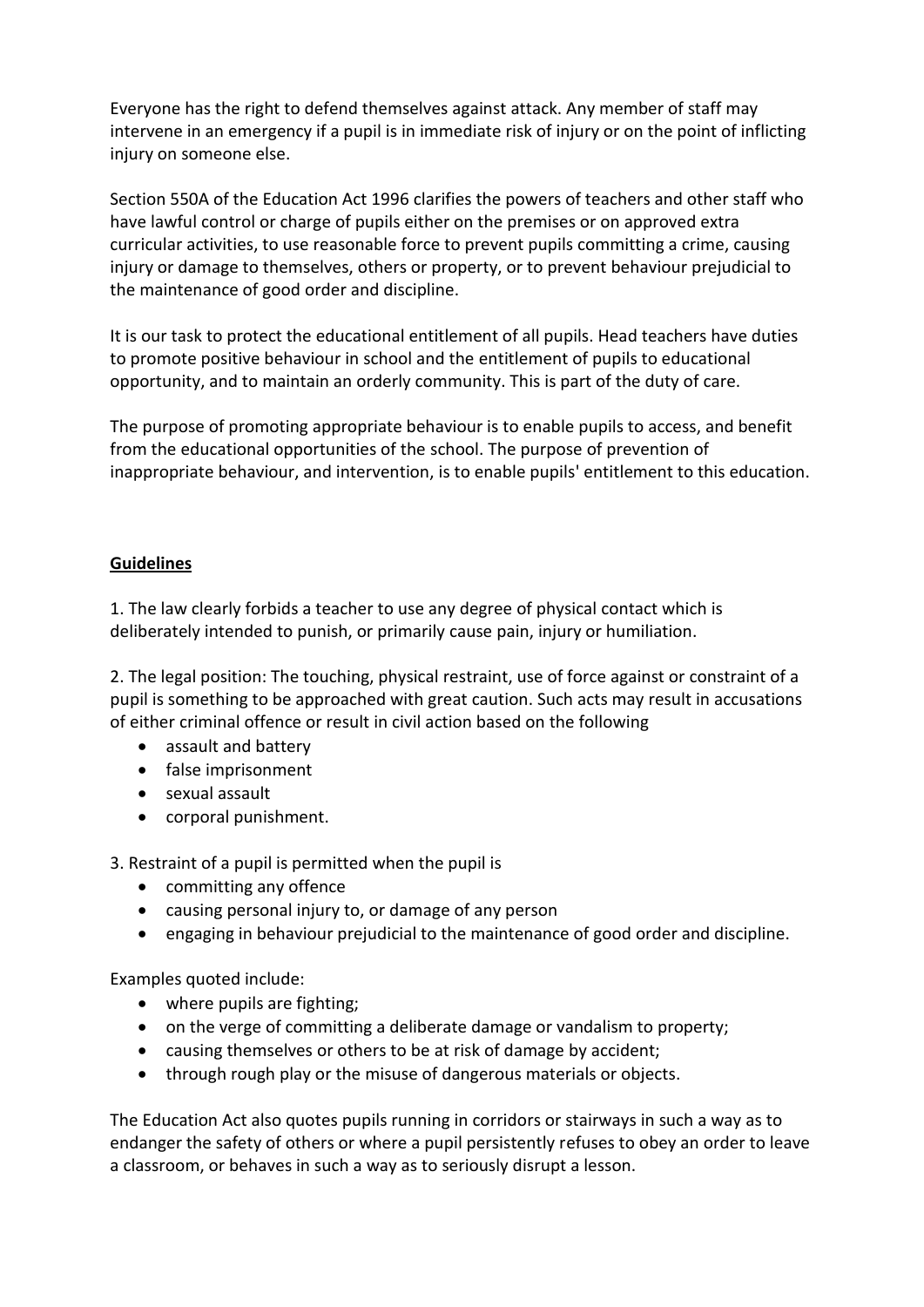4. Restraint in any of the above circumstances must only be used when there is no alternative to use of physical restraint. De-escalation tactics should have already been employed as a tactic before physical restraint is needed. (reasoning and talking to them etc).

5. Restraint may involve blocking the path of pupils, positioning oneself between pupils, touching, holding, pushing pulling or leading a pupil by the arm or shepherding a pupil away, by placing a hand in the centre of the back. In other circumstances, staff **should not** act in a way that might reasonably be expected to cause injury, for example by:

- holding, a pupil around the neck, or by the collar, or in any other way that might restrict a pupil's ability to breath;
- slapping, punching or kicking a pupil;
- twisting or forcing limbs against a joint;
- $\bullet$  tripping up a pupil;
- holding or pulling a pupil by the hair or ear;
- holding, a pupil face down on the ground.
- School policies make it clear that staff should always avoid touching or holding, a pupil in a way that might be considered indecent.

6. Only in the most exceptional circumstances and where there is no alternative can a person justify the use of force upon a pupil which might reasonably be expected to cause injury.

7. Physical restraint must involve the minimum force necessary to prevent injury or remove the risk of harm and should be gradually relaxed as the pupil gains self-control. Physical restraint must not be used to gain compliance with staff instructions when there is no immediate risk to the pupil or to other individuals.

8. As a general principle teachers should not make unnecessary physical contact with their pupils. However, there are occasions when physical contact is appropriate and/or necessary, E.g. on those occasions in the course of teaching when, for example, a pupil is being shown how to use a piece of apparatus or equipment or while demonstrating a move or exercise during PE or IT.

The administration of First Aid will inevitably involve physical contact and First Aiders should ensure that others are present in circumstances when physical contact could be misconstrued. Any comforting gestures must always be acceptable to the pupil concerned.

9. Staff are NOT expected to restrain a pupil if, by so doing, they consider they put themselves at unacceptable risk. If time allows a senior manager or person who has been on a restraint training course should be contacted.

10. Any incident resulting in the restraint of a pupil must be recorded on an incident form. Headteacher and in the pupil's file. Such accounts may be made available to outsiders (parents, governors, consulting professionals). Parents must also be advised and given the opportunity to discuss the incident.

When dealing with SEND pupils, reference is made to the *Equality Act 2010* and the reasonable adjustments that may be necessary to cater for such children.

## **Conclusion**

This policy has been drawn up with reference to the Summary of the DfE Circular 10/98 on Section 550A of the 1996 Education Act (July 1998) 'the Use of Force to Control or Restrain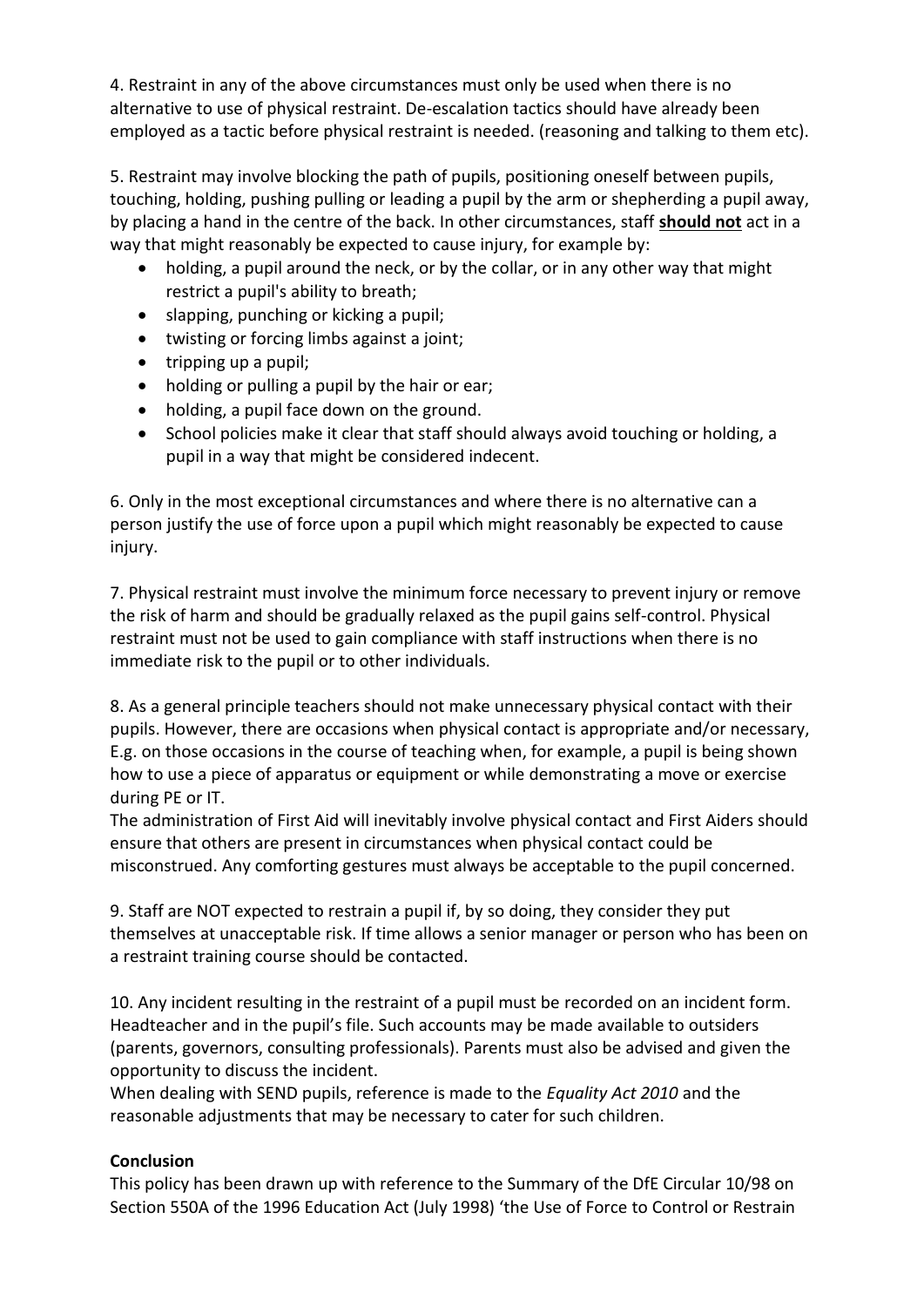Pupils' It aims to clarify for staff, parents, pupils and governors the position over the use of force to control or restrain pupils and thereby reduce the chance of complaints. The DfE guidance use of reasonable force in schools is also adhered to.

#### **SUMMARY OF RULES FOR THE USE OF RESTRAINT**

In an emergency, staff very rarely may find it necessary to use physical restraint as a last resort. On these occasions the following policy applies.

1. Physical restraint of a pupil will only be used as a short term measure to prevent immediate danger of personal injury to the pupil, another person or, exceptionally, to property and only if there is no viable alternative to physical intervention.

2. The restraint used will be the minimum necessary to avoid physical harm and for the minimum duration, commensurate with the actual risk. If possible, another member of staff should be present. Preferably a member of staff who has received training will undertake the restraining.

3. Any use of restraint will be reported to the Headteacher and to the school Child Protection Officer. The report should be written and include why needed, duration, names of witnesses and signatures of staff present. An incident report must be completed.

## **The Ryleys School Early Years Feelings and Behaviour Support Policy**

#### **Statement of intent**

We believe that children flourish best when their personal, social and emotional needs are met, where there are clear and developmentally appropriate expectations for their behaviour and, their feelings are acknowledged and supported.

#### **Aim**

At The Ryleys we take a developmental approach to the management of Children's behaviour and support them to understand their feelings throughout their time at our setting. We adjust our expectations and techniques in line with children's developmental needs. We promote positive behaviour through a range of positive strategies. By giving positive feedback and having clear expectations, our feelings and behaviour support policy and techniques are promoted to; parents, students, volunteers and visitors. We ensure that all of our staff implements this policy and supporting techniques.

## **Method**

We will meet this aim through the following procedures:

- The Ryleys Early Years Manager has overall responsibility for promoting positive behaviour strategies. Our behaviour management lead has the necessary skills to advise other staff on supporting feelings and behaviour as they have attended approved behaviour management training.
- This designated staff member is required to: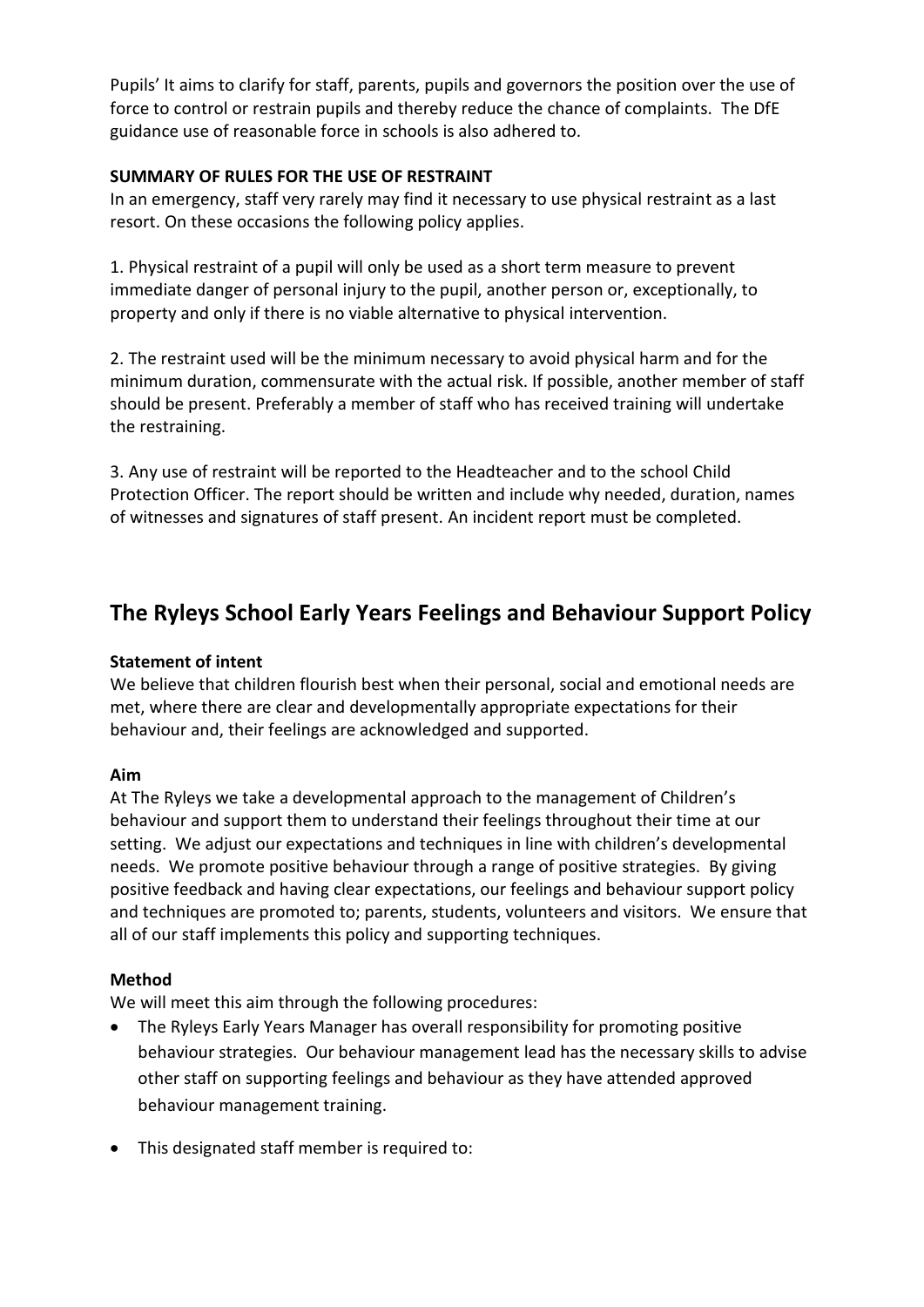- Keep up to date with legislation, research and thinking on promoting positive behaviour and on handling children's behaviour where it may require additional support.
- Access relevant sources of expertise on promoting positive behaviour within the programme for supporting personal, social and emotional development.
- Check that all staff have relevant in-service training on promoting positive behaviour.
- We recognise that codes for interacting with other people may vary between cultures and ensure these are respected and valued.
- We familiarise new staff, students, volunteers and parents/carers with our behaviour management policy and its guidelines for behaviour.
- We expect all members of our setting children, parents, staff, volunteers and students to adhere to these guidelines, requiring them to be applied consistently at all times.
- We work in partnership with children's parents. A child's Key Person regularly engages parents in discussions about their child's feelings and behaviour. If we feel a child needs support around feelings and behaviour we will ensure we have gathered observations to share with parents and work with them to support the child appropriately in the setting and at home.
- We use praise and encouragement to reward positive behaviour.
- We build respectful relationships between children and families, through our key Person system.
- We anticipate when behavioural issues may occur and all staff are aware of agreed strategies to support the child.
- We support children to understand boundaries within the setting and all staff apply this consistently.
- We ensure that our routine enable children to feel safe and secure.
- Adults within the setting model positive behaviour to others.
- We report achievements and positive behaviour to parents within earshot of the child
- Most importantly we smile at children and make it clear that we like them and enjoy spending time with them, whilst making time for fun and laughter.
- All adults, parents, careers are encouraged to only use positive statements when talking about children in the setting.
- Across the setting we use consistent behaviour management strategies (e.g. sun, cloud, rainbow) and adapt it for each age.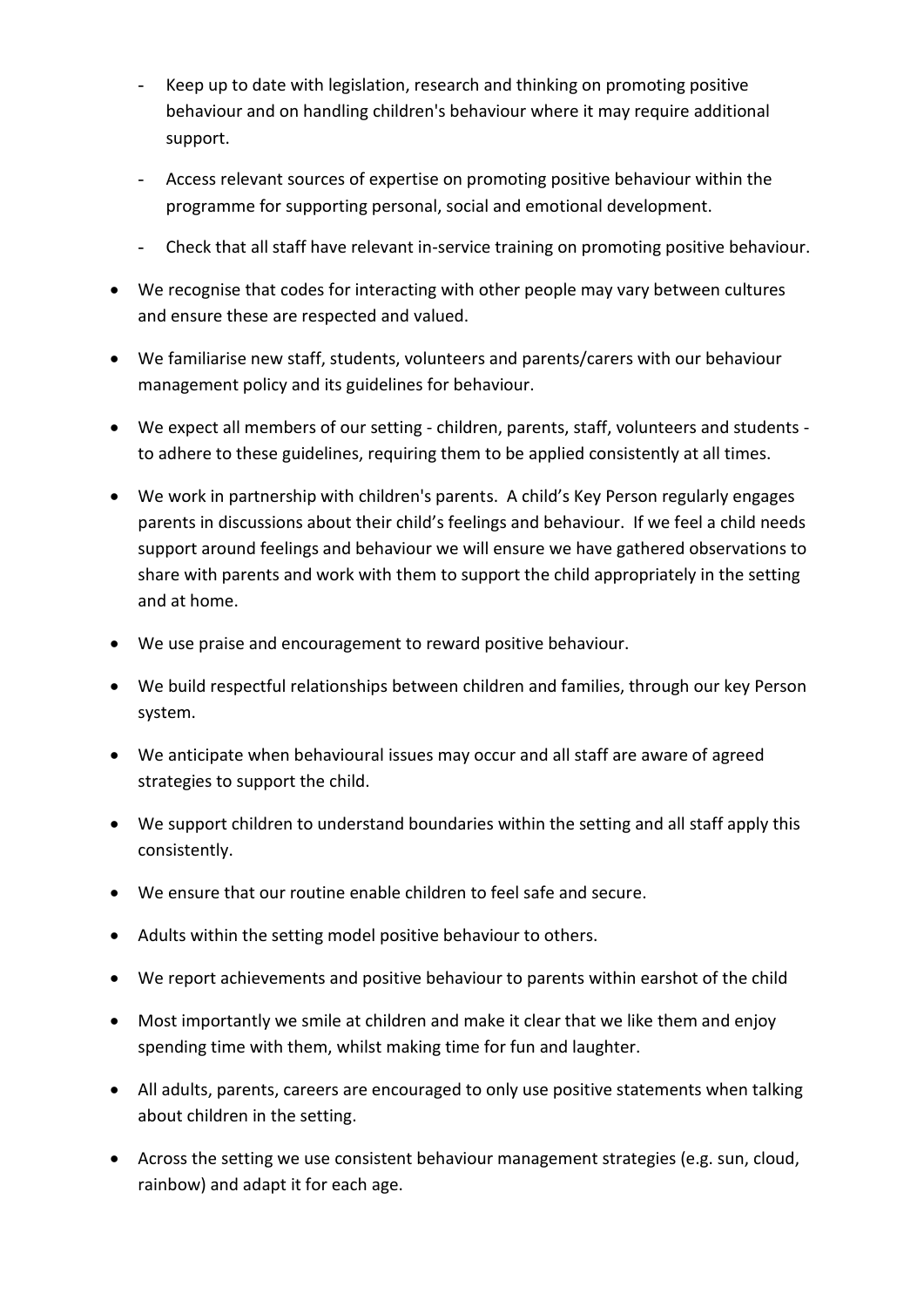We aim to use positive pro-active strategies to promote positive behaviour in children, and set these strategies within our programme for personal, social and emotional development. These include:

- supporting each child in developing self-esteem, confidence and feelings of competence;
- supporting each child in developing a sense of belonging in our group, so that they feel valued and welcome;
- acknowledging considerate behaviour such as kindness and willingness to share;
- acknowledging children's considerate behaviour towards another who is hurt or upset
- providing activities, games and opportunities that encourage co-operation and working together;
- ensuring that there are enough popular toys and resources and sufficient activities available so that children are meaningfully occupied without the need for unnecessary conflict over sharing and waiting for turns;
- avoiding creating situations in which children receive adult attention only in return for inconsiderate behaviour;
- Looking at the children's needs during levels of high intake and adjust our daily routine accordingly.
- If a child's behaviour is causing concern adults working within our setting will explore why a child's responses are in a particular way and use this information to inform the strategies to be implemented by all.
- Working together as a class to develop golden rules and ensuring children are included in the process.

We do not:

- Use or threaten to use physical punishment, such as smacking, shaking or any punishment which could adversely affect a child's well-being.
- Use techniques intended to single out and humiliate individual children, such as ridicule or sarcasm.
- Use physical restraint, such as holding, unless to prevent physical injury to children or adults and/or serious damage to property.
- Shout or raise our voices in a threatening way to children. (unless in immediate danger).

#### **Key strategies**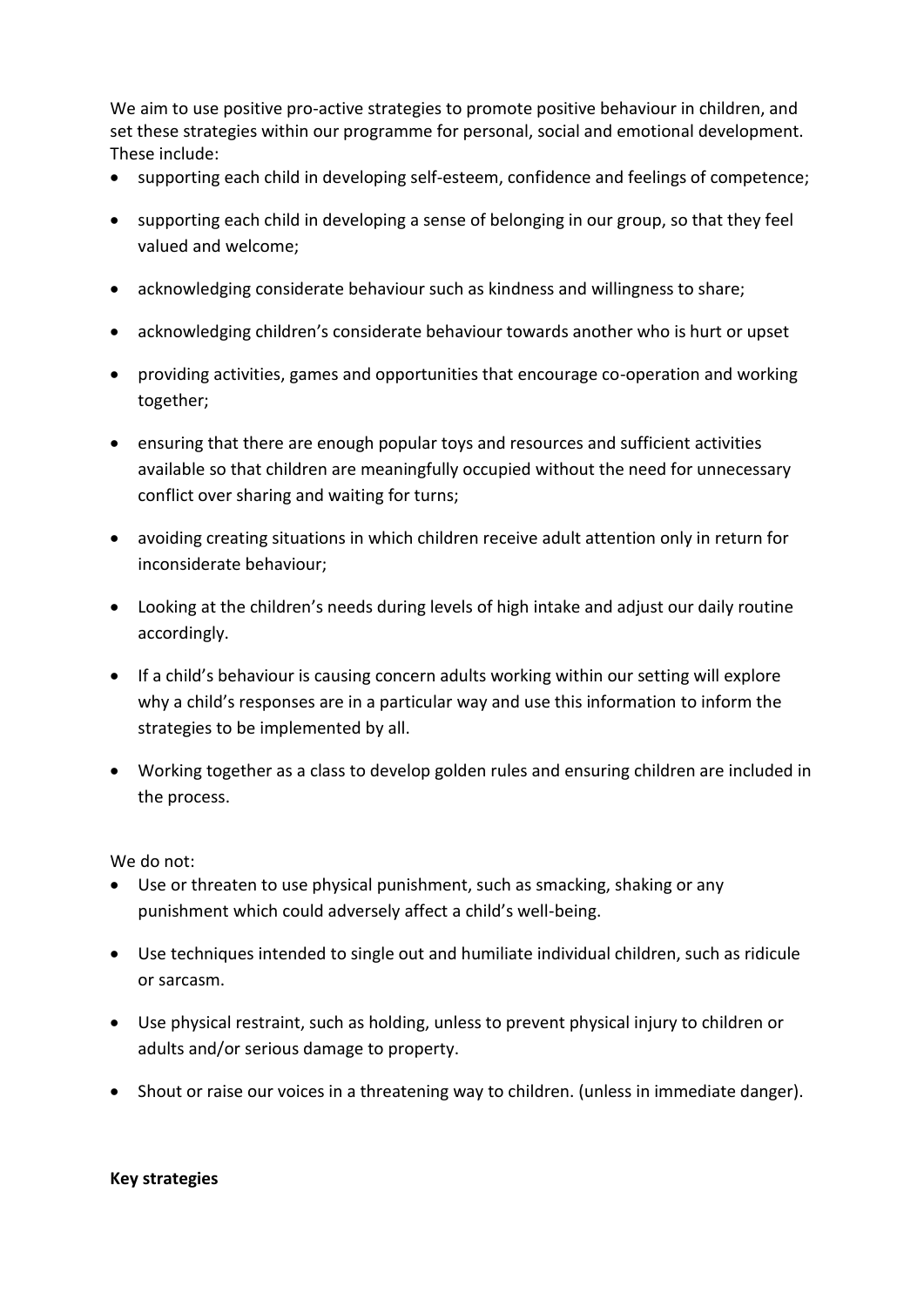Where possible we use the conflict resolution – problem solving approach 6 steps

- 1. Approach calmly
- 2. Acknowledge feelings
- 3. Gather information
- 4. Restate the problem
- 5. Ask for solutions
- 6. Be prepared to give follow-up support

We use distraction where appropriate to divert children from poor or inappropriate behaviour by either giving them focused attention or simply turning their attention to something else.

Quiet time (as opposed to 'time out') can also be a helpful method that can be used to modify behaviour for more challenging behaviours within the setting. It involves separating the children from whatever they are doing and moving them a safe place for a period of time (with an adult in close proximity) This is an opportunity for the child to calm down- to think and reflect on his/her behaviour. The length of quiet time should ideally match the age of the child, for example, for a three-year-old child use three minutes. An egg-timer can be useful in this situation.

## **Exclusions**

- Permanent exclusion is a last resort and only be considered where there has been a serious breach or persistent breach of the school behaviour policy and if the child was to remain in school this would cause serious harm to the education or welfare of themselves of others.
- The decision to exclude for any period must be lawful, reasonable and fair.
- Pupils who are excluded should be collected by parents/carers and must not be allowed to leave the school site until this happens, or an appropriate alternative is agreed.
- If a Child is a Child Looked After (CLA) then the Lead Social Worker (SW) must be informed and kept up to date by the school. Disruptive behaviour can be an indication of unmet needs, thus schools should give consideration to a multi-agency assessment that goes beyond educational needs, if this is a persistent problem.
- Following any period of exclusion there must be a strategy for reintegration and managing future behaviour.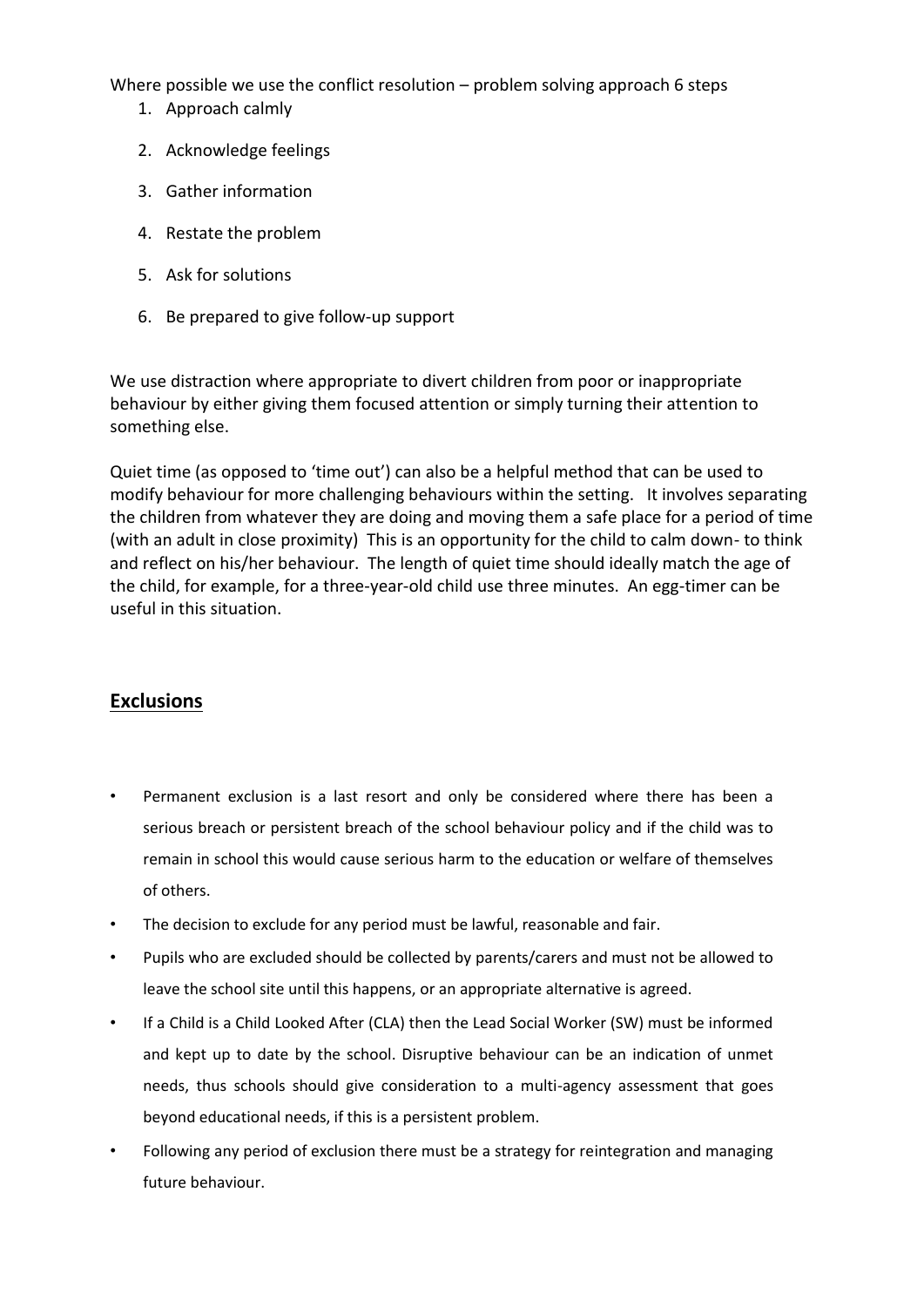- School should set and mark work provided for the first five days of a period of exclusion, unless or until alternative provision is provided. Alternative provision must be in place from the sixth day.
- Excluded pupils should be enabled and encouraged to participate at all stages of the exclusion process, relevant to their age and understanding.
- Only the Headteacher has the authority to exclude and this must be on disciplinary grounds.
- Lunchtime exclusions must follow the same exclusion process and count as half day exclusions.
- 'Informal' or 'Unofficial' exclusions are unlawful regardless of whether they occur with the agreement of parents/carers – all exclusions must be formally recorded.
- Consideration should be given to children who present with additional needs, and the Headteacher should, as far as possible, avoid excluding permanently any pupil who presents with additional needs, such as Special Educational Needs (SEN) or Children Looked After (CLA) or children on a CP Plan.
- Schools should engage proactively with parents, foster carers, children's homes and the local authority in supporting the behaviour of pupils with additional needs.
- Headteacher must inform the governing body and local authority if a child is permanently excluded or if exclusions result in more than five school days (or ten lunchtimes) in a term or if a period of exclusion will mean that they miss a public examination or national curriculum test.
- All fixed term exclusions should be reported to the governing body and local authority once a

#### term.

- If a pupil lives in a different authority to that of the school they attend, the Headteacher must inform the 'home authority' without delay if a child is permanently excluded.
- If a child has a fixed term exclusion the correct codes should be used on the register. It is the school's responsibility to ensure that the alternative provision provides the adequate number of hours.
- When sending written confirmation of exclusion to parents/carers, consideration should be given to ensure that this information is clear and easily understood. Where English is not the first language, a translated letter should be considered.
- If parents wish to make representation to the governing body and an independent panel is used, consideration should be given to including a SEN Expert, even if the child has no identified Special Educational Needs.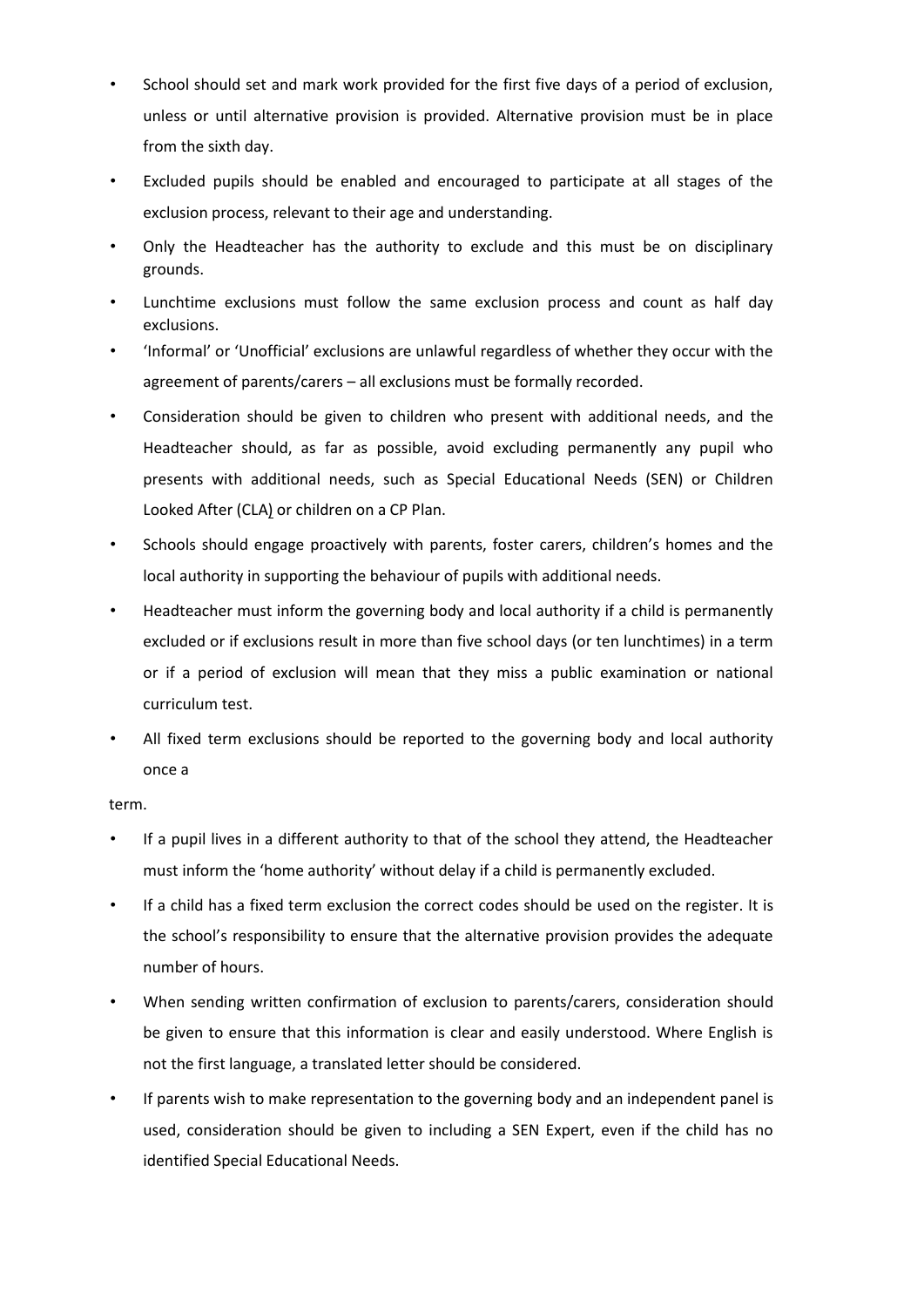

- Start date of any alternative provision of full-